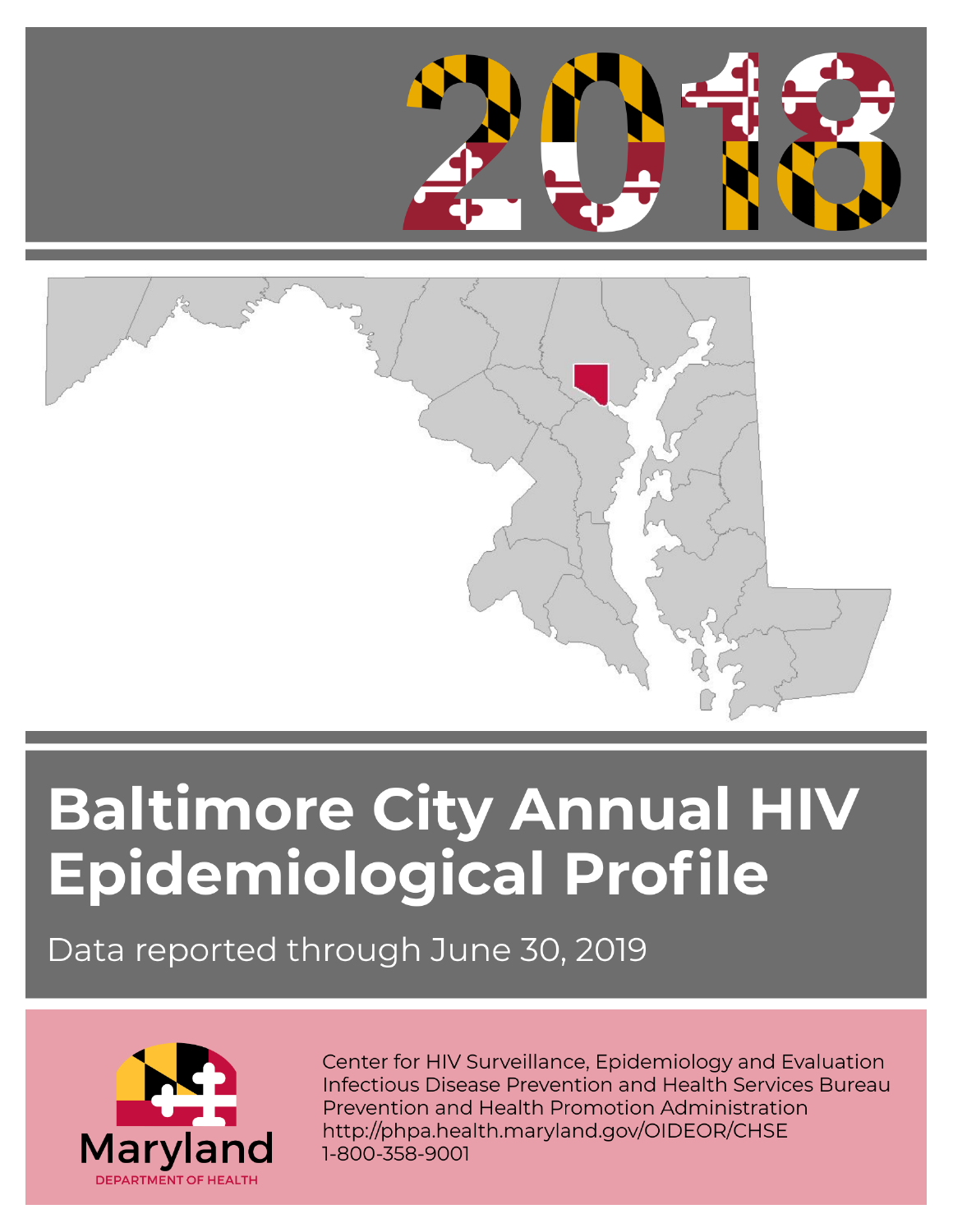## Figure 7 – Trends in Reported HIV Diagnoses, Among Residents at Diagnosis Aged 13+, by Estimated Exposure Category, 1985-2018, Reported through June 30, 2019

Number and Percent by Estimated Exposure Category<sup>§</sup> of People Diagnosed with HIV, Age 13+ at HIV Diagnosis, by Year of HIV Diagnosis from 1985 through 2018, as Reported through June 30, 2019



**Reported HIV Diagnoses Among People 13+ by Estimated Exposure Category,** 

Other exposure category not shown

§ Multiple imputation was used to estimate and adjust for missing exposure category.